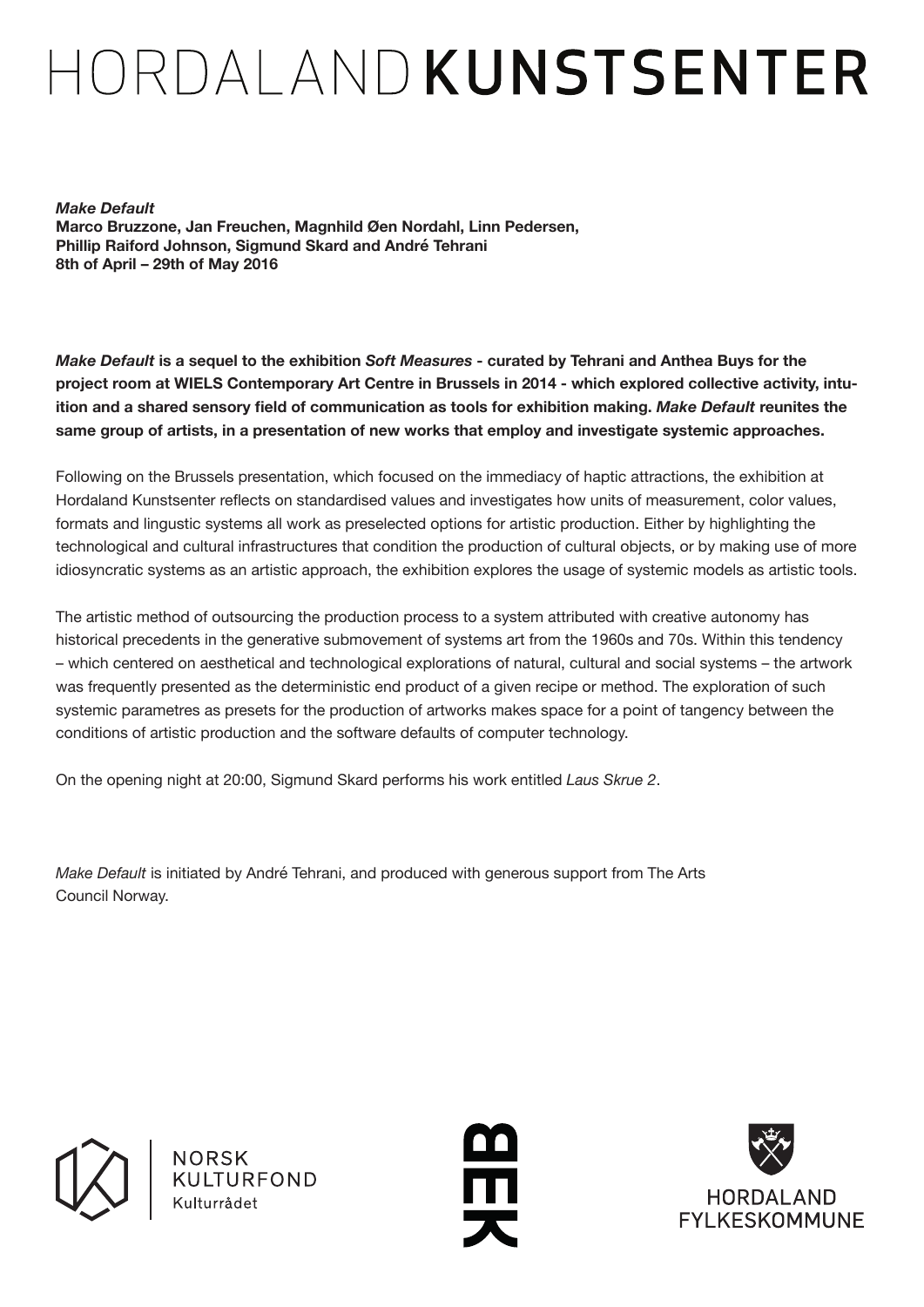**Marco Bruzzone** (b. 1974) is an artist living and working in Berlin. Recently his work has been exhibited at Gillmeier Rech (Berlin), Kunstverein Arnsberg (DE), Museo Hermann Nitsch (Naples, IT), Chateau Shatto (LA), Paradise Garage (LA), WIELS (Brussels), MJ (Geneva), Almanac Project (London), Tag Team (Bergen, NO), Veneklasen Werner (Berlin), Palais de Tokyo (Paris), Isabella Bortolozzi Galerie (Berlin), Kunsthalle Basel (Basel) and Oslo 10 (Basel). From 2014 Bruzzone is represented by Gillmeier Rech (Berlin).

**Jan Freuchen** (b. 1979) is an artist based in Kristiansand, Norway. He holds a degree from Bergen Academy of Art and Design. Recent projects include the exhibition *Close, but no cigar*, Meat & Marble, Havana (2016), and the book *Columna Transatlantica* (Forlaget Press, 2015) as the book series *SPAREBLUSS* (Lord Jim Publishing, 2016).

**Magnhild Øen Nordahl** (b. 1985) is an artist who lives and works in Bergen. She holds a degree from the Royal Institute of Art in Stockholm, and from Bergen Academy of Art and Design. During the past year Nordahl has presented a publicly commisioned sculpture in Sogndal, Norway, entitled *Parallell Sogndal*, the exhibition *Occupational Knots* at Stavanger Kunsthall, and taken part in the Norwegian Sculpture Biennal *Art Belongs to Those Who See It*  at the Vigeland Museum, Oslo.

**Linn Pedersen** (b. 1982, Sortland, Norway) lives and works in Kristiansand, Norway. She holds a degree from Bergen Academy of Art and Design, as well as from Central Saint Martins, London. Recent exhibitions include the solo shows Plain Air, Entreé, Bergen (2015), Frokost i det grønne, Kristiansand Kunsthall (2015), Sedimentality, Galleri MELK, Oslo (2013) Floor Arrangements Künstlerhaus Bethanien, Berlin (2012), and the group exhibitions Close, but no Sigars, Meat & Marble, Havana (2016), Beyond G(l)aze, KODE 2, Bergen and Suzhou Jinji Lake Art Museum, Suzhou (2014-2015), Sparebankstiftelsen DNBs stipendutstilling, Oslo Kunstforening (2014), Soft Measures (with Jan Freuchen), WIELS, Brussels (2014), Elastic Measures (with Ole Martin Lund Bø and Jan Freuchen), SINNE, Helsinki (2014), Disclaimer, Galleri Opdahl, Stavanger (2013), Vårutstillingen, Fotogalleriet, Oslo (2013).

**Phillip Raiford Johnson** (b. 1986) is an interdisciplinary artist based in Johannesburg, South Africa. He received his Masters in Fine Arts from Goldsmiths, University of London in 2013. Recent solo exhibitions include *Half Man Half Beast* , 56Pim, Johannesburg (2015). Recent group exhibitions include *Maker Library Network*, Vitra Museum, Germany (2015); *Business as Usual*, STCFTHOTS, Leeds, UK (2015), *Soft Measures*, WIELS, Brussels (2014); *Science Fiction: Myths of the Present Future*, FACT, Liverpool (2014).

**Sigmund Skard** (b. 1952) is an artist who lives and works in Valevåg, Sveio in Hordaland county. He holds a degree from the Oslo Academy of Fine Art. Latest exhibition: *Winter Solstice*, Hovinveien 10, Oslo (group exhibition).

**André Tehrani** (b. 1980 in Tønsberg, Norway) is a Norwegian visual artist who currently lives and works in Oslo. Recent group exhibitions include *Förbannad Vare Du* (Kunstnerforbundet, Oslo, 2014), *Soft Measures* (WIELS Contemporary Art Centre, Brussels, Belgium), *Sound vs. System* (Kunsthall Oslo, 2013), *This House* (Palais de Tokyo, Paris, France, 2013), *MONIKA STRICKER* (CAB Art Centre, Brussels, Belgium, 2013). Solo presentations include *Some General Thoughts on Wreckage* (Tegnerforbundet, Oslo, 2014), *Idiot Cards For a Bygone Revolt* (NoPlace, Oslo, 2013) and *Lost Allusions* (Entrée, Bergen, 2013). His next solo presentation is *The Miracle of Rigid Fluids* at Kunstnerforbundet, Oslo (2017).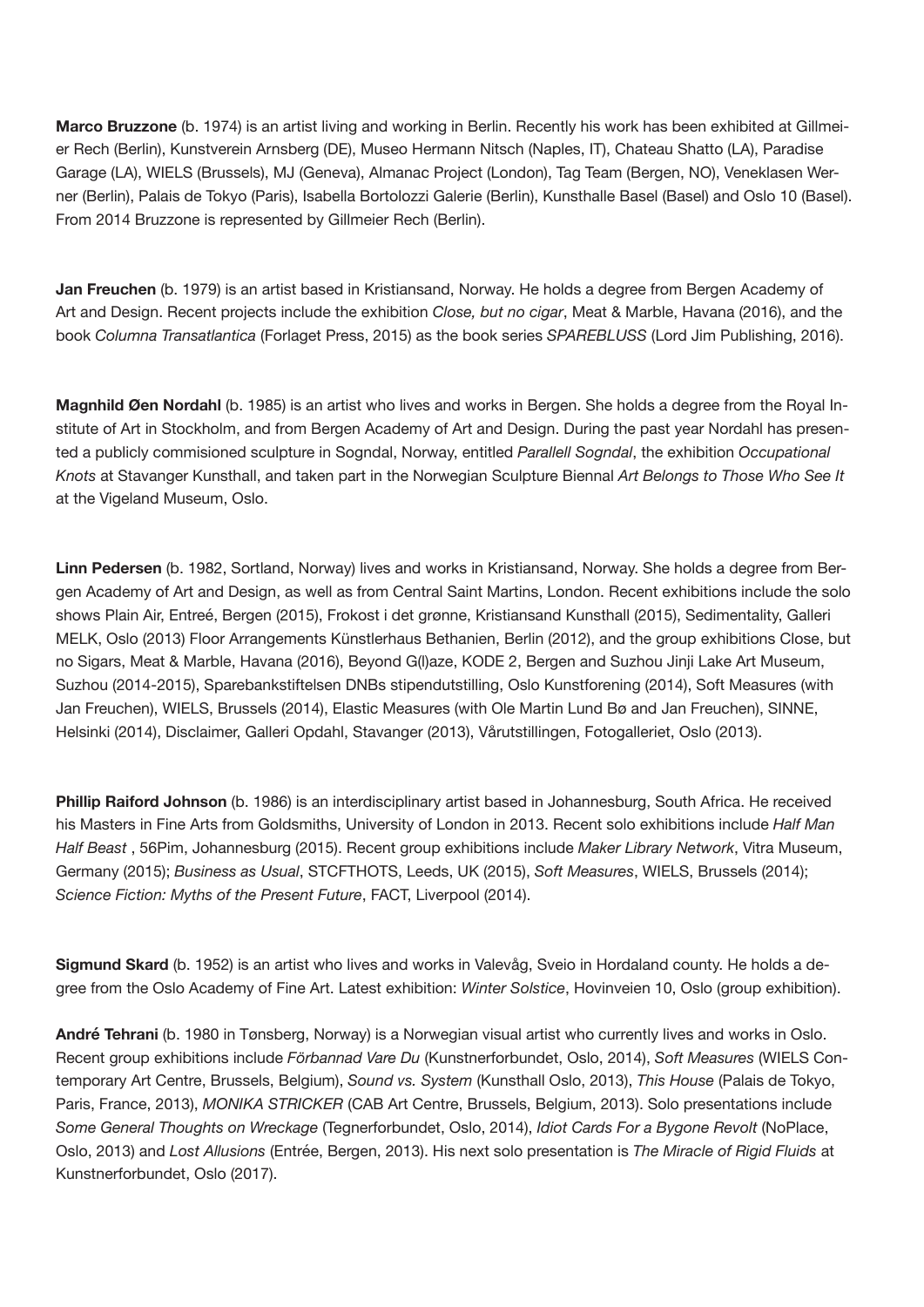# *Make Default*

**Marco Bruzzone, Jan Freuchen, Magnhild Øen Nordahl, Linn Pedersen, Phillip Raiford Johnson, Sigmund Skard and André Tehrani Hordaland Kunstsenter, April 8th - May 29th, 2016**